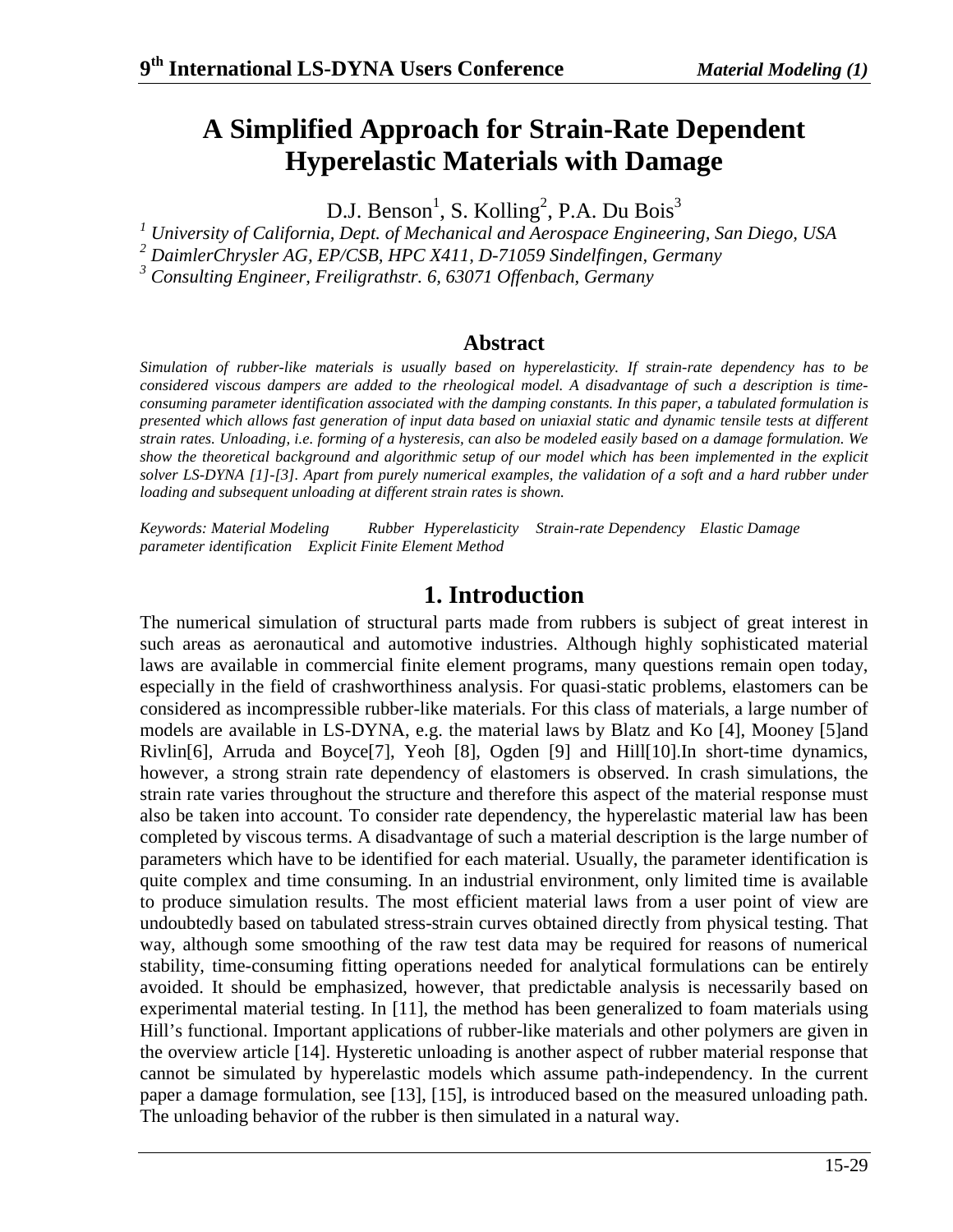## **2. Hyperelasticity in Principal Stretch Ratios**

In a hyperelastic material both stress and deformation energy are path independent functions of the deformation. Together with the requirement of material objectivity, this allows to compute the components of the 2nd PK stress tensor as the derivatives of the energy functional with respect to the Green-Lagrange strain tensor

$$
\mathbf{S} = \frac{\partial W}{\partial \mathbf{E}} \text{ where } \mathbf{E} = \frac{1}{2} (\mathbf{F}^{\mathrm{T}} \mathbf{F} - \mathbf{I}) = \frac{1}{2} (\mathbf{C} - \mathbf{I}) = \frac{1}{2} (\mathbf{U}^2 - \mathbf{I}). \tag{1}
$$

The right Cauchy-Green tensor **C** can only be computed by polar decomposition or by calculating the square root of a matrix using  $\mathbf{F} = \mathbf{R}\mathbf{U}$  where  $\mathbf{U} = \sqrt{\mathbf{F}^T\mathbf{F}} = \mathbf{U}^T$  and  $\mathbf{R}\mathbf{R}^T = \mathbf{I}$ . Computing the eigenvectors of **C** allows to determine the principal stretch ratios

$$
\mathbf{\Phi}^{\mathrm{T}}\mathbf{U}\mathbf{\Phi} = \begin{pmatrix} \lambda_1 & 0 & 0 \\ 0 & \lambda_2 & 0 \\ 0 & 0 & \lambda_3 \end{pmatrix}, \mathbf{\Phi}^{\mathrm{T}}\mathbf{U}^2\mathbf{\Phi} = \begin{pmatrix} \lambda_1^2 & 0 & 0 \\ 0 & \lambda_2^2 & 0 \\ 0 & 0 & \lambda_3^2 \end{pmatrix}, \mathbf{\Phi}^{\mathrm{T}}\mathbf{E}\mathbf{\Phi} = \frac{1}{2} \begin{pmatrix} \lambda_1^2 - 1 & 0 & 0 \\ 0 & \lambda_2^2 - 1 & 0 \\ 0 & 0 & \lambda_3^2 - 1 \end{pmatrix}.
$$

Where in every principal direction  $\lambda_i = l_i / l_{0i}$ . There is no loss in generality if we express the hyperelastic material law in the principal reference system

$$
\mathbf{\Phi}^{\mathrm{T}}\mathbf{S}\mathbf{\Phi} = \frac{\partial W}{\partial (\mathbf{\Phi}^{\mathrm{T}}\mathbf{E}\mathbf{\Phi})} = \begin{pmatrix} s_1 & 0 & 0 \\ 0 & s_2 & 0 \\ 0 & 0 & s_3 \end{pmatrix}, \ s_i = \frac{\partial W}{\partial \frac{1}{2}(\lambda_i^2 - 1)} = \frac{1}{\lambda_i} \frac{\partial W}{\partial \lambda_i}.
$$
 (2)

In component form we get a very simple expression for the principal second PK components.

For our subsequent derivations we will also need the corresponding expression for the principal true or Cauchy stress values:

$$
\mathbf{\Phi}^{\mathrm{T}} \mathbf{R}^{\mathrm{T}} \boldsymbol{\sigma} \mathbf{R} \mathbf{\Phi} = \frac{2}{J} \mathbf{\Phi}^{\mathrm{T}} \mathbf{U} \mathbf{\Phi} \frac{\partial W}{\partial \mathbf{\Phi}^{\mathrm{T}} \mathbf{U}^2 \mathbf{\Phi}} \mathbf{\Phi}^{\mathrm{T}} \mathbf{U}^{\mathrm{T}} \mathbf{\Phi}
$$
(3)

All matrices in the right hand side of the last equation are diagonal, consequently we have found the eigenvectors of the Cauchy stress tensor and

$$
\sigma_{\mathbf{i}} = \frac{2}{\lambda_1 \lambda_2 \lambda_3} \lambda_i^2 \frac{1}{2\lambda_i} \frac{\partial W}{\partial \lambda_i} = \frac{1}{\lambda_j \lambda_k} \frac{\partial W}{\partial \lambda_i}
$$
(4)

Note that if true stresses are directly computed we must work in the principal system of the left Cauchy-Green tensor. The most popular formulations for the energy functional in function of the principal stretch ratios are the functionals by Ogden [9] and Hill [10]. The Ogden functional

$$
W_0 = \sum_{i=1}^{3} \sum_{j=1}^{m} \frac{\mu_j}{\alpha_j} \left( \lambda_i^{* \alpha_j} - 1 \right) + K(J - 1 - \ln J)
$$
 (5)

with  $\lambda_i^* = \lambda_i J^{-1/3}$  and  $J = V V_0^{-1} = \lambda_1 \lambda_2 \lambda_3$  for nearly incompressible materials and the Hill functional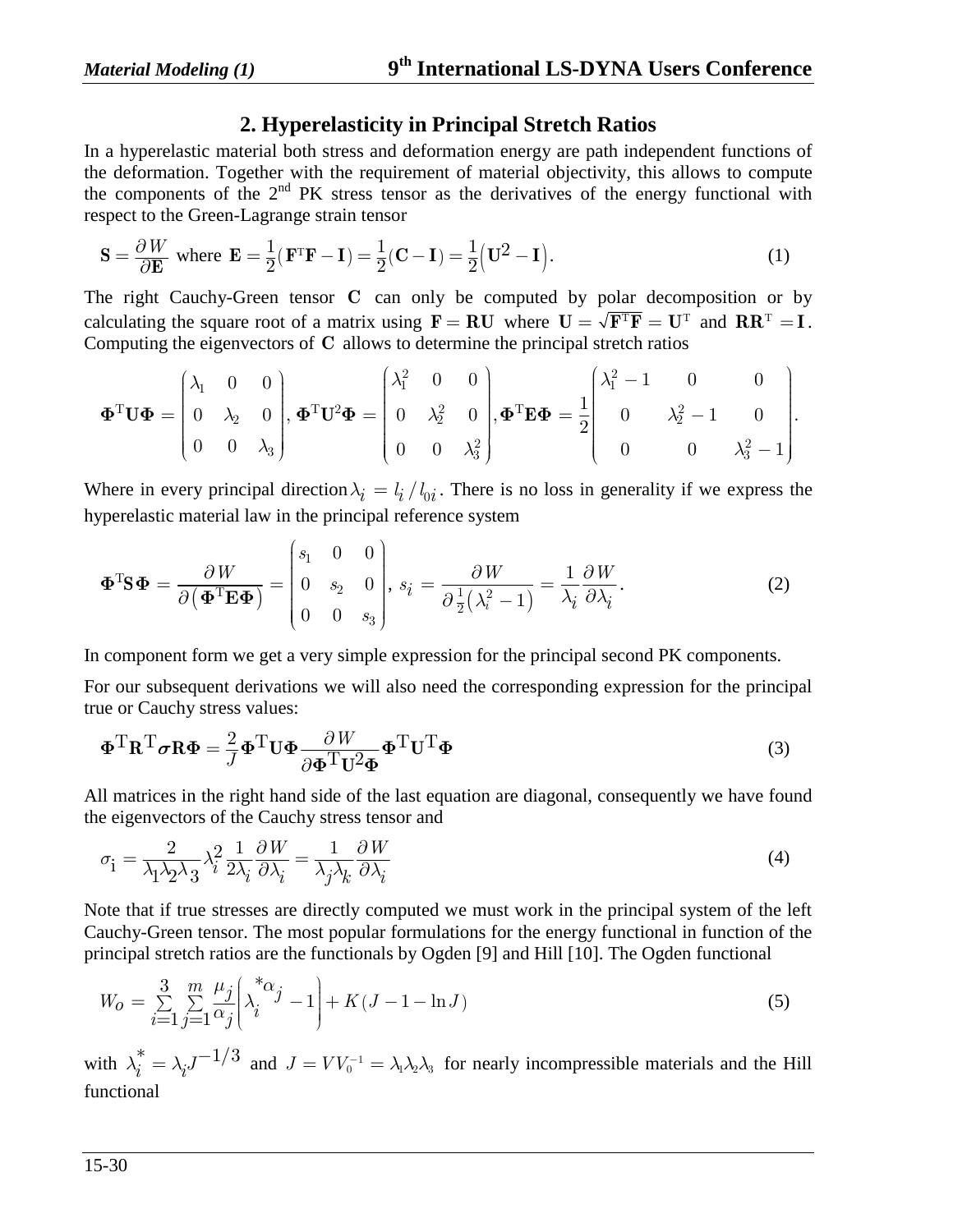$$
W_h = \sum_{i=1}^{3} \sum_{j=1}^{m} \frac{\mu_j}{\alpha_j} \left( \lambda_i^{\alpha_j} - 1 \right) + \frac{1}{n} \sum_{j=1}^{m} \frac{\mu_j}{\alpha_j} \left( J^{-n\alpha_j} - 1 \right)
$$
(6)

for highly compressible materials. The expressions for the principal true stress values can be directly computed by derivation, i.e.

$$
\sigma_{i} = \begin{bmatrix} \frac{1}{\lambda_{k}\lambda_{j}} \frac{\partial W_{0}}{\partial \lambda_{i}} = \sum_{j=1}^{m} \frac{\mu_{j}}{J} \left| \lambda_{i}^{* \alpha_{j}} - \sum_{k=1}^{3} \frac{\lambda_{k}^{* \alpha_{j}}}{3} \right| + K \frac{J-1}{J} \quad \text{(Ogden)}\\ \frac{1}{\lambda_{k}\lambda_{j}} \frac{\partial W_{h}}{\partial \lambda_{i}} = \sum_{j=1}^{m} \frac{\mu_{j}}{J} \left| \lambda_{i}^{\alpha_{j}} - J^{-n\alpha_{j}} \right| \quad \text{(Hill)} \end{bmatrix}
$$
(7)

The small strain modulae are easily determined for the case of the Hill functional as 1  $\overline{2} \sum_{j=1}^{\infty}$  $G = \frac{1}{2} \sum_{j=1}^{m} \alpha_j \mu_j$  and  $K = \left(n + \frac{1}{3}\right) \sum_{j=1}^{m}$ 1 3 *m*  $j\mu_j$ *j*  $K = |n + \frac{1}{2}| \sum \alpha_i \mu$  $=\left(n+\frac{1}{3}\right)_{j=1}^m\alpha_j\mu_j\ .$ 

#### **3. Tabulated Generalization**

By defining two functions

$$
g_O(\lambda_i) = \sum_{j=1}^m \frac{\mu_j}{\alpha_j} \left( \lambda_i^{* \alpha_j} - 1 \right) \text{ and } g_h(\lambda_i) = \sum_{j=1}^m \frac{\mu_j}{\alpha_j} \left( \lambda_i^{* \alpha_j} - 1 \right),\tag{8}
$$

the Ogden and Hill functionals can be rewritten as

$$
W_0 = \sum_{i=1}^3 g_0(\lambda_i) + K(J-1-\ln J) \text{ and } W_h = \sum_{i=1}^3 g_h(\lambda_i) + \frac{1}{n} g_h(J^{-n}). \tag{9}
$$

Similarly we can define two additional functions

$$
f_o(\lambda) = \sum_{j=1}^{m} \mu_j \lambda^{*_{\alpha_j}} \text{ and } f_h(\lambda) = \sum_{j=1}^{m} \mu_j \lambda^{\alpha_j}
$$
 (10)

and rewrite the expression for the principal true stresses

$$
\sigma_i = \frac{1}{J} \left( f_o \left( \lambda_i \right) - \frac{1}{3} \sum_{j=1}^3 f_o \left( \lambda_j \right) \right) + K \frac{J-1}{J} \text{ and } \sigma_i = \frac{1}{J} \left( f_h \left( \lambda_i \right) - f_h \left( J^{-n} \right) \right). \tag{11}
$$

The proposed generalization in this work is that we no longer require the functions  $g_0(\lambda)$  and  $g_h(\lambda)$  to be polynomial. In fact no analytical expression is assumed for them at all. These functions will just be tabulated values of the principal stretch ratios or the relative volume *J* . The tabulated values will be determined in such a way that available data from uniaxial tension and compression tests is fitted within an arbitrarily small error. Whereas classically the coefficients in the energy functional are determined in order to achieve a best possible overall fit of uniaxial tension, biaxial tension and shear data, it must be recognized that in every day industrial practice, biaxial and shear data are rarely available. A close fit to uniaxial measurements is however very often a practical requirement.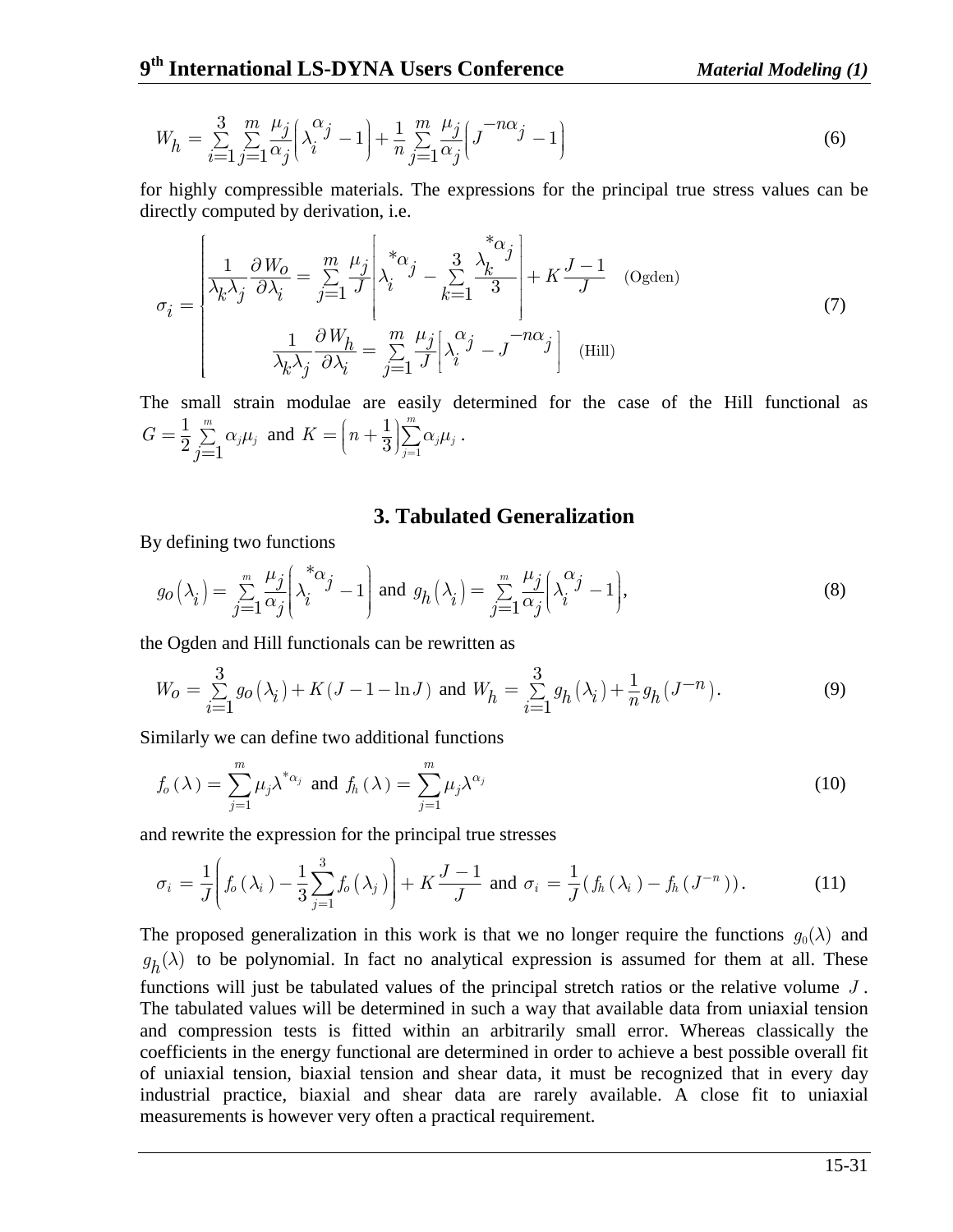#### *3.1 Uniaxial Test Data*

Uniaxial data from tensile and compressive testing is usually recorded as engineering stress versus engineering strain, see Figure 1a.



Figure 1: Input data from uniaxial tests

Simple integration gives the deformation energy per unit undeformed volume:

$$
W_u(\lambda) = \int_0^{\varepsilon_0} \sigma_0 d\varepsilon_0 = \int_0^{\lambda} \sigma_0 d\lambda = W_u(\varepsilon_0), \qquad (12)
$$

where  $\sigma_0(\epsilon_0) = \sigma_0(\lambda - 1)$  is tabulated in input and  $\lambda = \epsilon_0 + 1$ . The purpose of the current work is to derive tabulated values for the functions  $g_o(\lambda)$ ,  $g_h(\lambda)$  and  $f_o(\lambda)$ ,  $f_h(\lambda)$  from the uniaxial engineering stress-strain data that are provided as user input. This conversion between tabulated functions will generate perfect agreement between experimental data and the numerical response under uniaxial loading without any parameter fitting:

#### *3.2 Computation of the Functions*  $g_o(\lambda)$  *and*  $g_h(\lambda)$

In the case of the Ogden functional we are considering a nearly incompressible material and the uniaxial test conditions can be expressed as follows:

$$
g_o(\lambda_i) = \sum_{j=1}^m \frac{\mu_j}{\alpha_j} \left( \lambda_i^{*_{\alpha_j}} - 1 \right) = W_u(\lambda_i) - 2W_u\left( \lambda_i^{-1/2} \right) + 4W_u\left( \lambda_i^{1/4} \right) - \dots
$$
 (13)

where  $J \approx 1$ ,  $\lambda_j^* = \lambda_k^* = \lambda_i^{*-1/2}$  and  $\lambda_j = \lambda_k \approx \lambda_i^{-1/2}$ . We will use these terms to compute an expression for the deviatoric part of the deformation energy under uniaxial loading for an Ogden material. The series expression for  $g<sub>o</sub>(\lambda)$  theoretically continues ad infinitum but since the deformation energy is zero in the undeformed state the practical computation can be terminated once a reasonable number of terms have been evaluated:

$$
\text{for}\left|\lambda_i^{(-1/2)^m} - 1\right| \le 0.01 : g_o(\lambda_i) = W_u(\lambda_i - 1) + \sum_{m=1}^{\infty} (-2)^m W_u\left(\lambda_i^{(-1/2)^m} - 1\right). \tag{14}
$$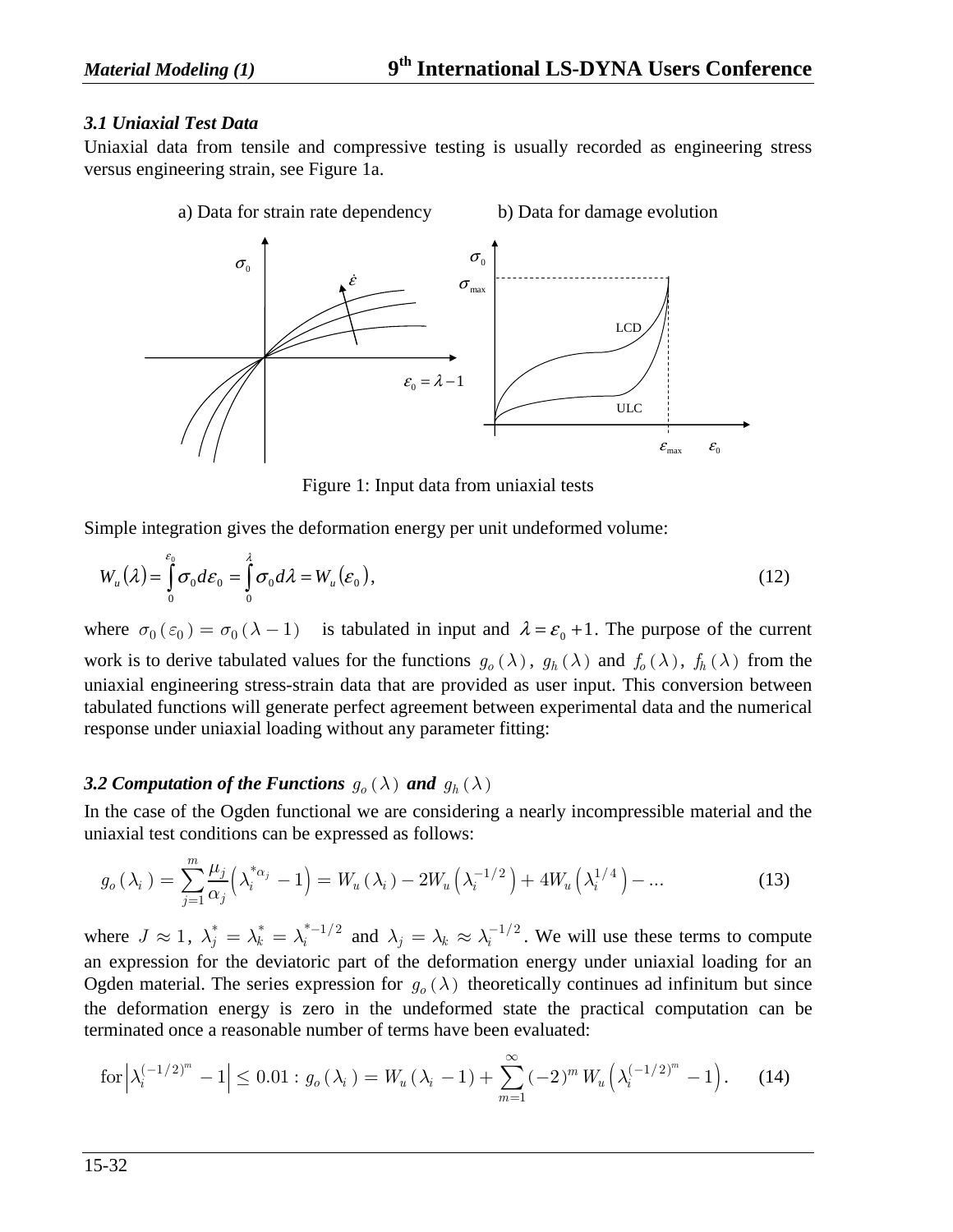In the case of the Hill functional the material is compressible and uniaxial conditions are expressed as follows

$$
\lambda_j = \lambda_k = \lambda_i^{\frac{-n}{2n+1}}, \quad J = \lambda_i^{\frac{1}{2n+1}}, \quad n = \frac{\nu}{1 - 2\nu}
$$
 (15)

This time we evaluate the total deformation energy, including the volumetric and deviatoric parts, for the uniaxial case

$$
W_u(\lambda_i) = \sum_{j=1}^m \frac{\mu_j}{\alpha_j} (\lambda_i^{\alpha_j} - 1) + \frac{2n+1}{n} \sum_{j=1}^m \frac{\mu_j}{\alpha_j} (\lambda_i^{-\alpha_j n/(2n+1)} - 1)
$$
  

$$
W_u(\lambda_i^{-n/(2n+1)}) = \sum_{j=1}^m \frac{\mu_j}{\alpha_j} (\lambda_i^{-\alpha_j n/(2n+1)} - 1) + \frac{2n+1}{n} \sum_{j=1}^m \frac{\mu_j}{\alpha_j} (\lambda_i^{-\alpha_j (\frac{n}{2n+1})^2} - 1)
$$

Again, the evaluation of the series can be terminated once the considered stretch ratio approaches unity

$$
\text{for}\left|\lambda_i^{\left(\frac{-n}{2n+1}\right)^m}-1\right| \leq 0.01: g_h\left(\lambda_i\right) = W_u\left(\varepsilon_{0i}\right) + \sum_{m=1}^{\infty} \left(-\frac{2n+1}{n}\right)^m W_u\left(\lambda_i^{\left(\frac{-n}{2n+1}\right)^m}-1\right) \tag{16}
$$

where 0.01 is a chosen tolerance. Remark that both formulations coincide if the material is incompressible, i.e. Poisson's ratio  $\nu = 0.5 \Leftrightarrow n = \infty$ .

#### *3.3 Computation of the Functions*  $f_o(\lambda)$  *and*  $f_h(\lambda)$

We start by expressing the engineering stress under uniaxial loading for an Ogden material:

$$
\sigma_{0i}(\lambda_i - 1) = \frac{\lambda_k \lambda_j}{J} \left(\frac{2}{3} f_0(\lambda_i) - \frac{2}{3} f_0(\lambda_i^{-1/2}) + K \frac{J-1}{J} J\right)
$$
  
\n
$$
\Leftrightarrow \lambda_i \sigma_{0i}(\lambda_i - 1) = f_0(\lambda_i) - f_0(\lambda_i^{-1/2})
$$
\n(17)

We write expression (17) for consecutive values of the stretch ratio and obtain

$$
\lambda_i^{(-1/2)^{m-1}} \sigma_{0i} \left( \lambda_i^{(-1/2)^{m-1}} - 1 \right) = f_o \left( \lambda_i^{(-1/2)^{m-1}} \right) - f_o \left( \lambda_i^{(-1/2)^m} \right). \tag{18}
$$

The function  $f_0(\lambda)$  is now easily derived by summation:

$$
f_o(\lambda_i) = f_o(1) + \lambda_i \sigma_{0i} (\lambda_i - 1) + \lambda_i^{-1/2} \sigma_{0i} (\lambda_i^{-1/2} - 1) + \lambda_i^{1/4} \sigma_{0i} (\lambda_i^{1/4} - 1) + \dots
$$

Note that the function  $f_0(\lambda)$  is not necessarily zero for a stretch ratio equal to unity. If a polynomial formulation is chosen as in (10) we have in particular  $f_0(1)$ 1 1 *m*  $\nu_{\rho}$  (1) =  $\sum_{j}$   $\mu_{j}$ *j*  $f_o(1) = \sum \mu$ =  $=\sum \mu_j$  . With the

current derivation it is not possible to determine the value of  $f_0(1)$ . However it can be seen that the value of  $f_o(\lambda)$  in the stress-free state will not affect the computed stress values. Consequently we can neglect the value of  $f_o(\lambda)$  for  $\lambda = 1$  and just evaluate

$$
f_o(\lambda_i) = \lambda_i \sigma_{0i} (\lambda_i - 1) + \lambda_i^{-1/2} \sigma_{0i} (\lambda_i^{-1/2} - 1) + \lambda_i^{1/4} \sigma_{0i} (\lambda_i^{1/4} - 1) + \dots
$$
 (19)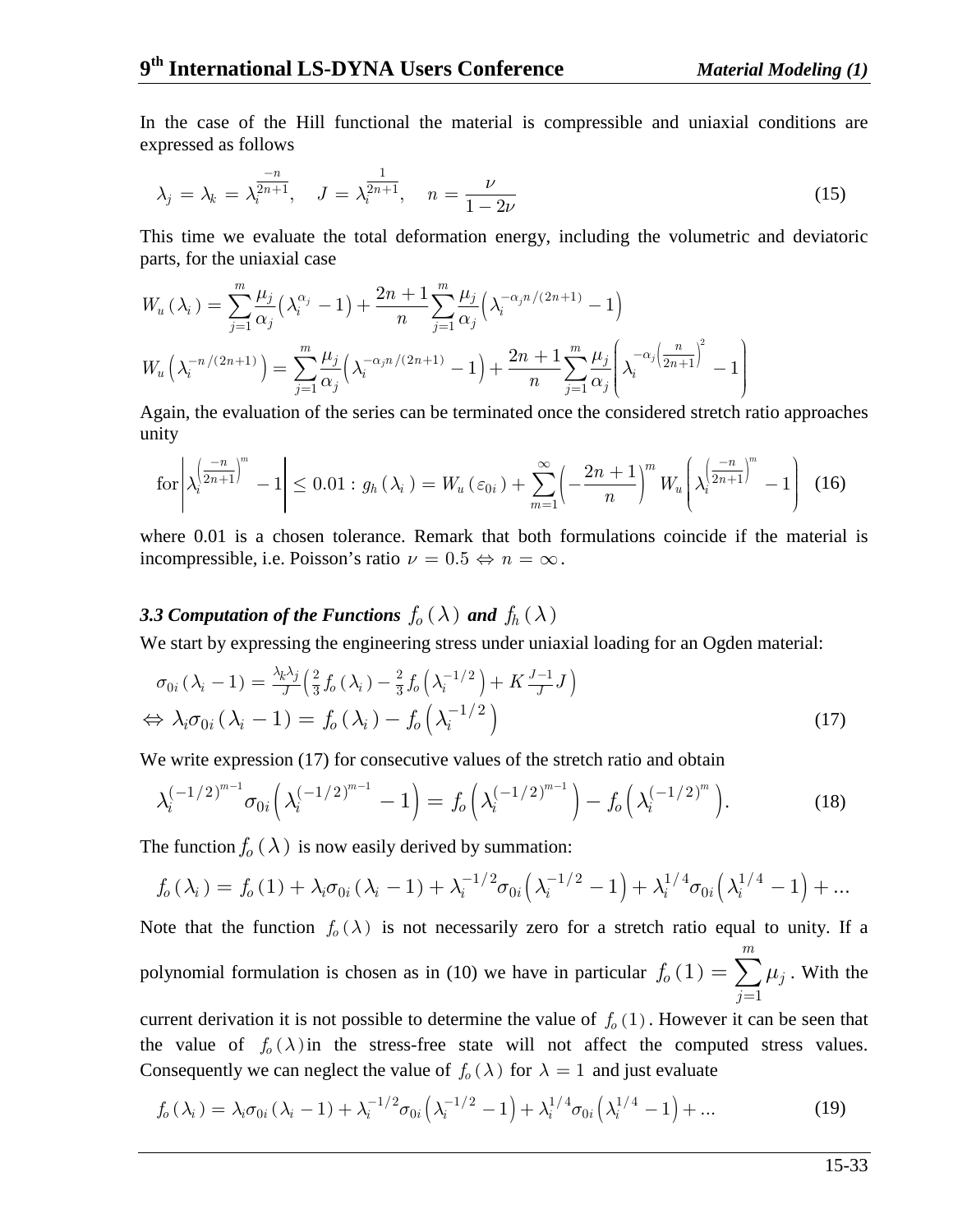This series is then truncated as usual

$$
\text{for}\left|\lambda_i^{(-1/2)^m} - 1\right| \le 0.01 : f_o(\lambda_i) = \sum_{m=0}^{\infty} \lambda_i^{(-1/2)^m} \sigma_{0i} \left(\lambda_i^{(-1/2)^m} - 1\right). \tag{20}
$$

Note that if  $f_0(\lambda)$  can be expressed as a polynomial function we have approximated the following expression with the series

$$
f_o(\lambda) = \sum_{j=1}^{m} \mu_j \lambda^{*_{\alpha_j}} - \sum_{j=1}^{m} \mu_j = \sum_{j=1}^{m} \mu_j (\lambda^{*_{\alpha_j}} - 1).
$$
 (21)

This is the same as equation (10) up to a constant value and will result in the same values for the true stress. The function  $f_h(\lambda)$  is obtained in the same way. For the implementation, it is important to realize that the computation of the functions  $g_{o,h}(\lambda)$  and  $f_{o,h}(\lambda)$  described above need only be done once, e.g. during the initialization of the problem. The procedures described above have been implemented in LS-DYNA as MAT\_SIMPLIFIED\_RUBBER. User input consists of a uniaxial engineering stress-strain curve covering both the tensile and compressive regions. Additional input required is only the bulk modulus for the Ogden formulation and Poisson's ratio for the Hill formulation.

#### *3.5 Examples*

In a first series of examples, single element tests are performed for loading with prescribed velocities in uniaxial tension, uniaxial compression, simple shear and hydrostatic compression. Corresponding deformed shapes are shown in the Figure 2a. Three different material models have been compared.





The first row of elements use a classical Ogden formulation in LS\_DYNA (material No. 77) based on input of the coefficients for the energy functional. Based on these coefficients, the uniaxial stress-strain curve was computed by hand and provided as input for the present formulation which has been implemented as MAT\_SIMPLIFIED\_RUBBER (material No. 181) in LS-DYNA. As a backup-check, the same stress-strain curve was used as input for the Ogden law using a least squares fit of the energy functional. As expected all three models yield exactly the same response in uniaxial tension and compression, see figure 2b. It is, however, more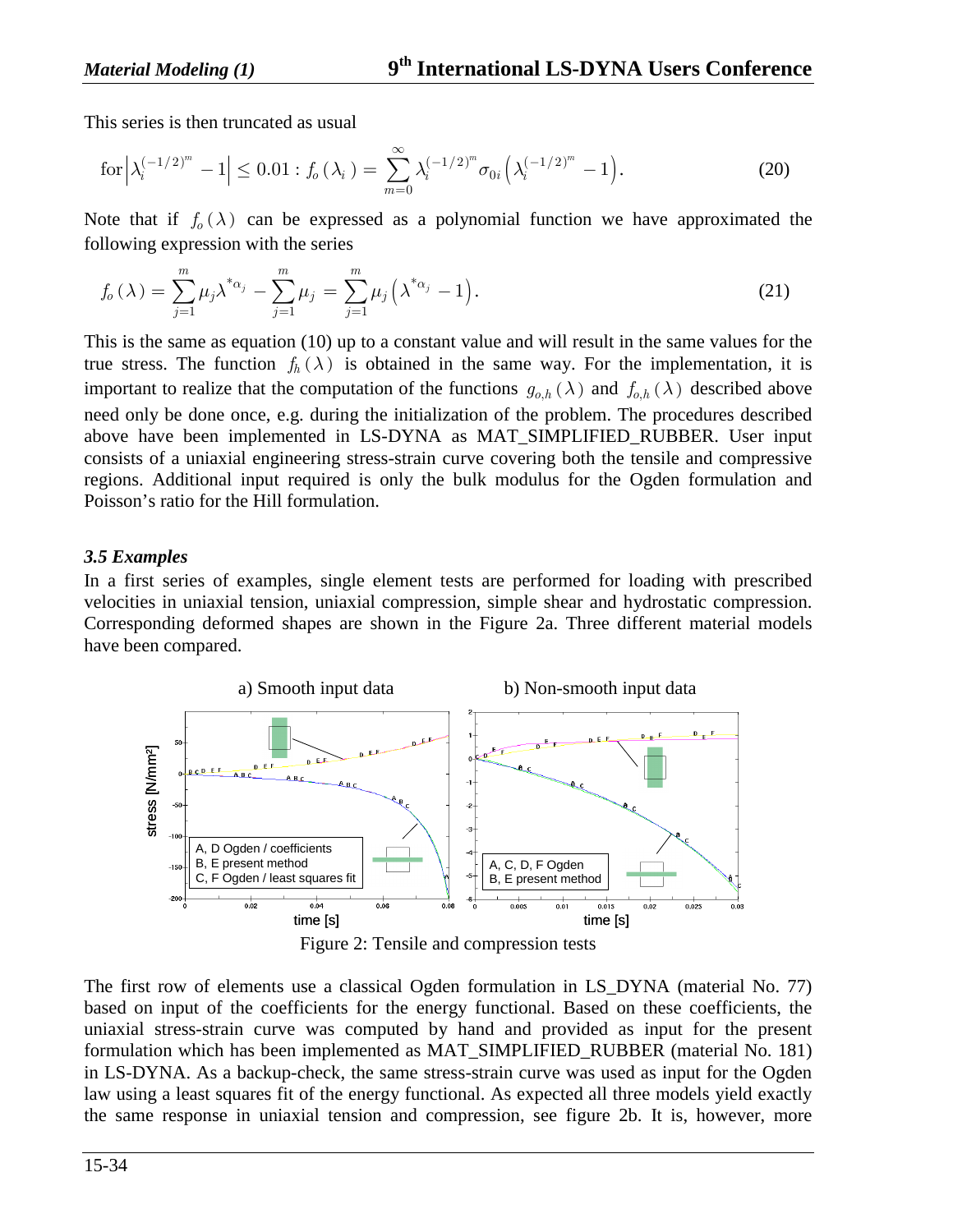important to verify that the stress-strain response of the three models is also identical under simple shear and hydrostatic compression loading:



Figure 3: Hydrostatic compression and simple shear test

This shows that although the MAT\_SIMPLIFIED\_RUBBER requires input concerning the uniaxial response only, the multi-axial behaviour of this material law is fully equivalent to the Ogden model. In a second example, uniaxial tension and uniaxial compression tests were again performed on single element models. This time the present model MAT\_SIMPLIFIED\_RUBBER and the Ogden law have been used with the same load curve giving the stress-strain response of a hypothetical material. A particular feature of this load curve is that the initial tangent modulae in tension and compression are different. This type of response is actually measured frequently in biological tissues and rubber foams. The problem with such a continuous but non-smooth curve is that the least squares approach in MAT\_OGDEN can never produce an exact fit of the test data whereas this poses no problem for the MAT\_181. The computed stress-strain curves are shown in figure 2b. Our generalized tabulated approach only requires the stress to be a continuous function of strain. In the Ogden model polynomial functions are used for the energy which always result in differentiable functions for the stress after differentiation. Note, though, that the hyperelastic character of the material would be lost if the energy function would not be differentiable.

#### **Rate Dependency**

It is well known that the dynamic response of rubber can be significantly different from the static behaviour. Hysteresis, creep, stress-relaxation and rate effects can all be explained by the viscoelastic nature of this material. A strain rate proportional stress or viscous stress is added to the strain dependent static stress component. Though for many cellular materials such as foams, the physical explanation of the dynamic or rate effects may not be just in the viscosity of the cell wall material. Other effects such as the outflow of air from the cell structure may also have an influence. We have therefore decided to consider rate effects in a purely phenomenological way without implementing any fluid structure interaction for the dynamic stress increase. In the present model, the load curve defining the stress-strain response of the material can simply be replaced by a table containing an arbitrarily high number of load curves. Each load curve defines the stress-strain response in loading at a different strain rate. This approach is much more general than visco-elasticity since any change in shape of the load curves due to the loading velocity is accommodated without any problem. However, obviously certain limitations exist also.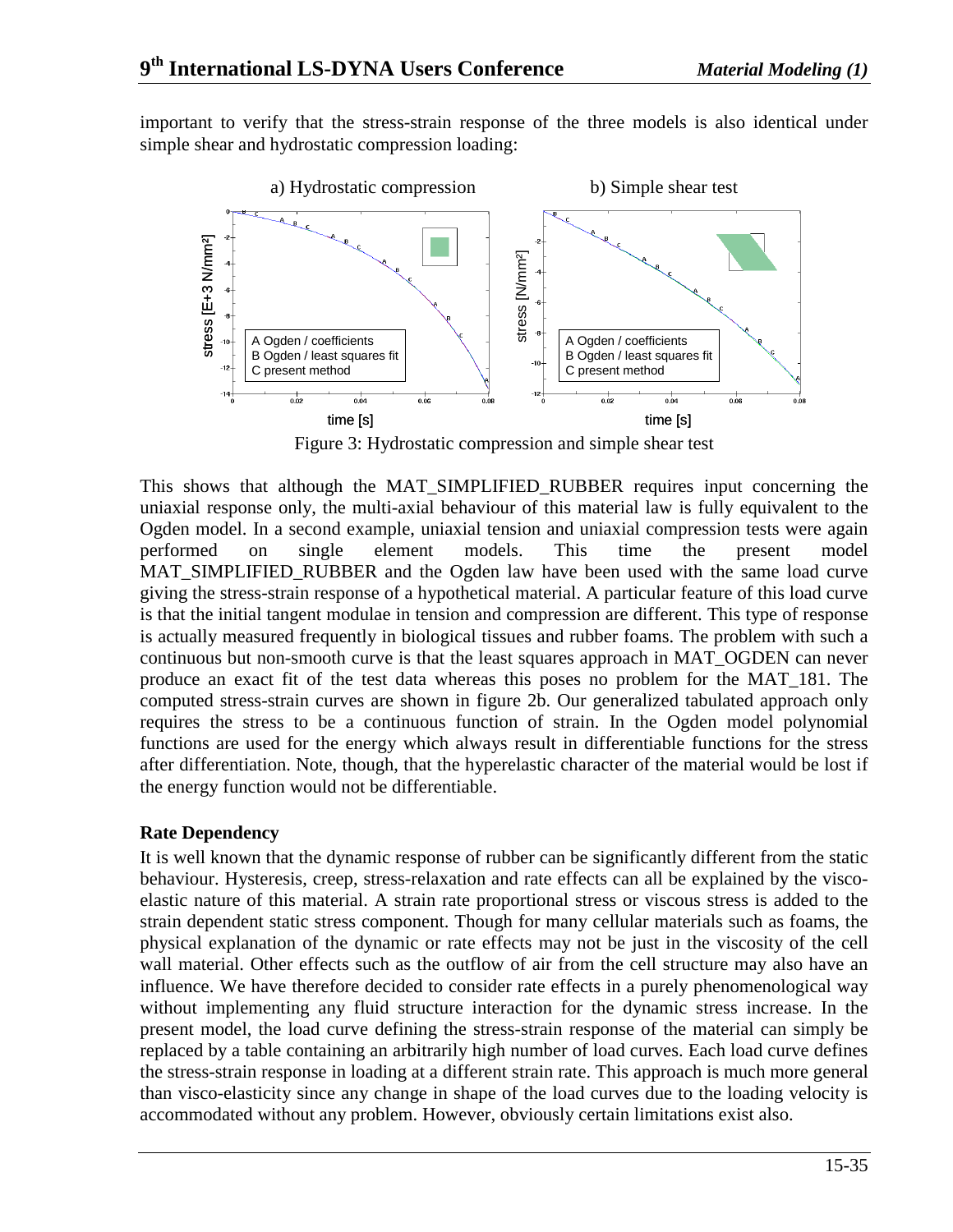

Figure 4: Influence of strain rate definition

To illustrate these limitations we perform a simple uniaxial compression-tension test with unloading on 5 single element structures. The loading is done with a fixed velocity and all 5 elements have different initial heights resulting in different strain rates for each structure. The user defines if the individual load curves in the table were obtained at constant true strain rate (RTYPE=0) or constant engineering strain rate (RTYPE=1). The results of course will differ accordingly. It should be noted that dynamic test results at constant true strain rate are difficult to obtain and engineering strain rate (constant velocity) is the more likely case in daily practice.



Figure 5: Influence of strain rate averaging

The main limitation of this rate-dependent elastic material model is that the response to a change in loading velocity is instantaneous. As can be seen from the pictures above, when the velocity changes from positive to negative at the point of maximum intrusion, the strain rate actually goes through the zero-point and the stress consequently goes down to the static value. In a real viscous material, relaxation effects would damp such sudden stress changes. Since the velocity will change more gradually in real life load cases, this is not considered to be an important draw-back of the material model. A second limitation results from the necessity to smooth the computed strain rate values over time in explicit solvers. LS-DYNA offers the possibility of a 12 point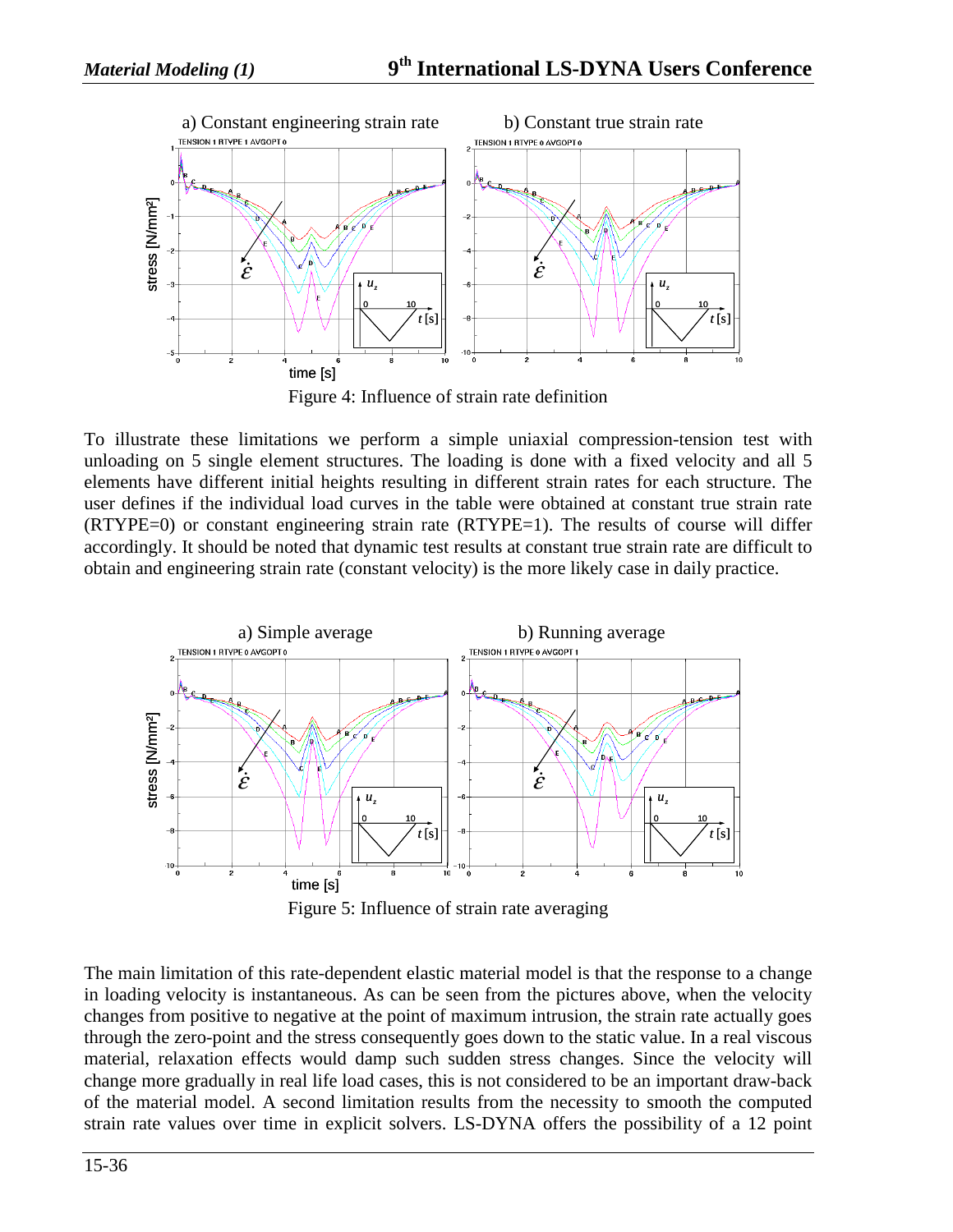simple average  $(AVGOPT=0)$  or a 12 point running average  $(AVGOPT=1)$ . And again this choice will influence the computed stress values, see figure 5.



Figure 6: Suppressed rate effects in unloading

The main limitation of the current model however is in the simulation of the unloading phase. To illustrate our implementation, the example above is repeated with two loading/unloading cycles. The unloading response of MAT\_SIMPLIFIED\_RUBBER is controlled by the user through the input parameter TENSION. In the simplest case (TENSION=1) rate effects are applied in all cases (loading, unloading, tension and compression). This may seems to be the most physical option but it is also numerically the more problematic one since instabilities are sometimes difficult to avoid.



Figure 7: Suppressed rate effects in tension

Therefore, two alternative formulations have been implemented: rate effects in compression only (TENSION=0) and rate effects in loading only (TENSION=-1). The latter option is numerically the more stable one. Loading and unloading in a principal direction are easily defined as  $\varepsilon \in \varepsilon < 0 \Rightarrow$  unloading and  $\varepsilon \in \varepsilon > 0 \Rightarrow$  loading. All three approaches are illustrated in figures 6 and 7. It should be noted that the option TENSION=0 can easily lead to energy generation under tensile loads since unloading paths can be computed that lay above the loading path. This is, of course, thermodynamically inadmissible.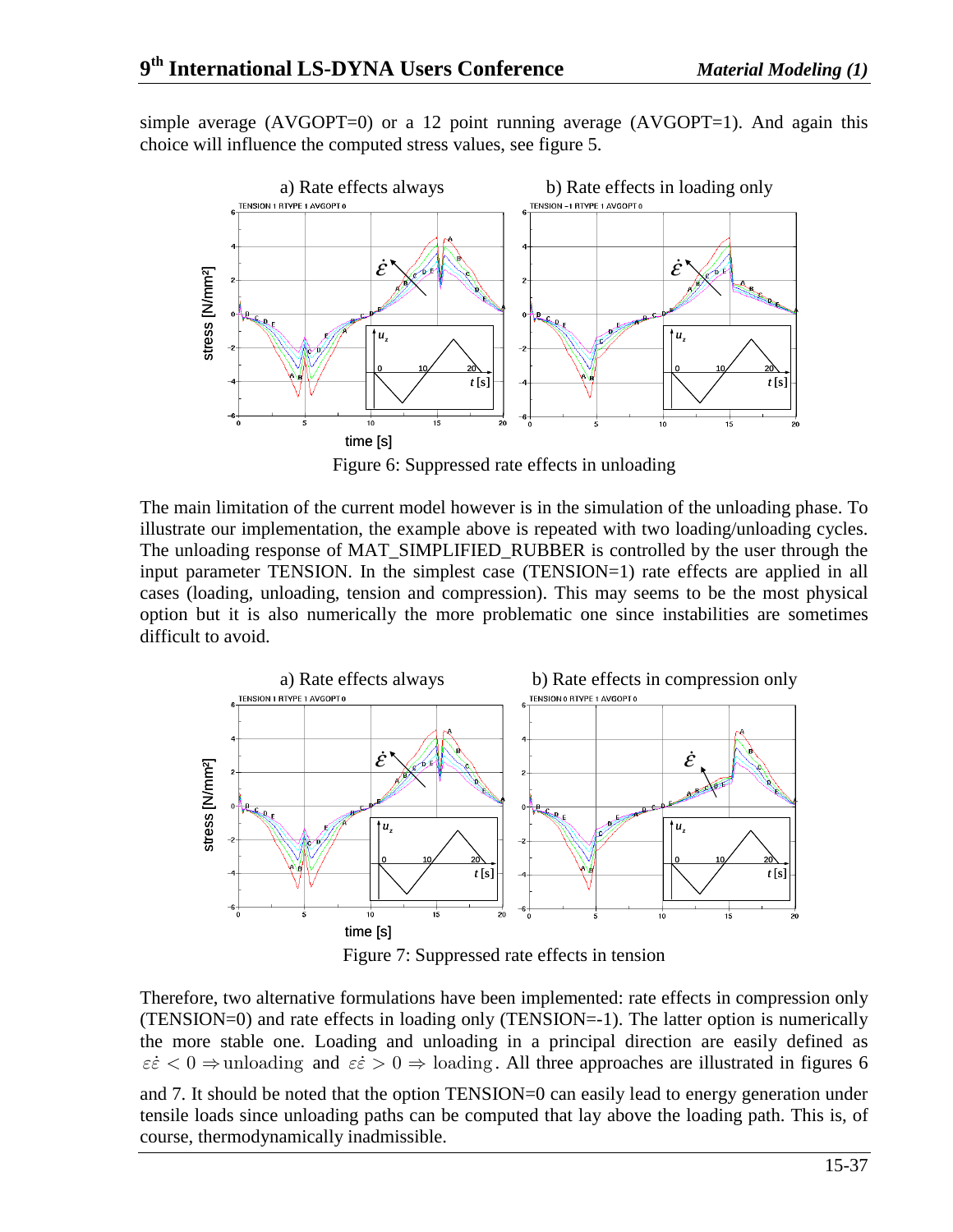## **4. Damage Formulation**

To include damage in the material model the energy functional can be multiplied by a damage function. It is customary to apply the damage to the deviatoric part only in the case of an Ogden functional.

$$
W_{do} = (1 - d) \sum_{i=1}^{3} \sum_{j=1}^{m} \frac{\mu_j}{\alpha_j} \left( \lambda_i^{* \alpha_j} - 1 \right) + K(J - 1 - \ln J)
$$
  
\n
$$
W_{dh} = (1 - d) \sum_{j=1}^{m} \left[ \sum_{i=1}^{3} \frac{\mu_j}{\alpha_j} \left( \lambda_i^{\alpha_j} - 1 \right) + \frac{1}{n} \frac{\mu_j}{\alpha_j} \left( J^{-n\alpha_j} - 1 \right) \right]
$$
\n(22)

The principal true stresses can no longer be computed directly from the energy functional since due to the damage the material has become path-dependent and a one-to-one relationship between stress and strain no longer exists, i.e. the hyperelastic character of the material is lost:

$$
\sigma_i \neq \frac{1}{\lambda_j \lambda_k} \frac{\partial W}{\partial \lambda_i} \tag{23}
$$

However by using the second law of thermodynamics an expression for the principal true stresses can still be obtained

$$
\sigma_i = (1 - d) \frac{1}{\lambda_j \lambda_k} \frac{\partial W_o}{\partial \lambda_i} + K \frac{J - 1}{J}, \quad \sigma_i = (1 - d) \frac{1}{\lambda_j \lambda_k} \frac{\partial W_h}{\partial \lambda_i}
$$
(24)

It is thus sufficient to compute the undamaged stress values and multiplied by (1-d).

#### *4.1 Damage Formulation for Unloading*

In this case, a loading and unloading engineering stress-strain curve that form a closed loop must be provided by the user, see Figure 1b. The damage parameter d will be a function of the ratio of current deformation energy over maximum deformation energy that was attained during the loading history so far. From these data the damage parameter d can be tabulated as a function of the energy ratio:

$$
W_{\text{max}} = V_0 \int_0^{\varepsilon_{\text{max}}} \sigma_{0,led} d\varepsilon_0 = \int_0^{\varepsilon_{\text{max}}} \sigma_{0,led} d\varepsilon_0, \quad W(\varepsilon_0) = \int_0^{\varepsilon_0} \sigma_{0,led} d\varepsilon_0
$$
  

$$
d\left(\frac{W(\varepsilon_0)}{W_{\text{max}}}\right) = 1 - \frac{\sigma_{ulcd}(\varepsilon_0)}{\sigma_{lcd}(\varepsilon_0)} \Rightarrow 0 \le d \le 1
$$
 (25)

If two closed loops are provided by the user corresponding to tension and compression, the resulting damage value is taken from the tensile side if J>1 and from the compressive side if J<1.

This formulation was implemented recently in the LS-DYNA package as a material law named "*MAT\_SIMPLIFID\_RUBBER\_WITH\_DAMAGE*". It is available for the Ogden material only.

#### *4.3 Examples*

Two rubber materials have been tested experimentally for validation of the numerical model. The experimental setup depends on the load direction. For compression tests, the setup consists of two pressure plates with the cube-like rubber specimen (6x6x6mm) in between. The lower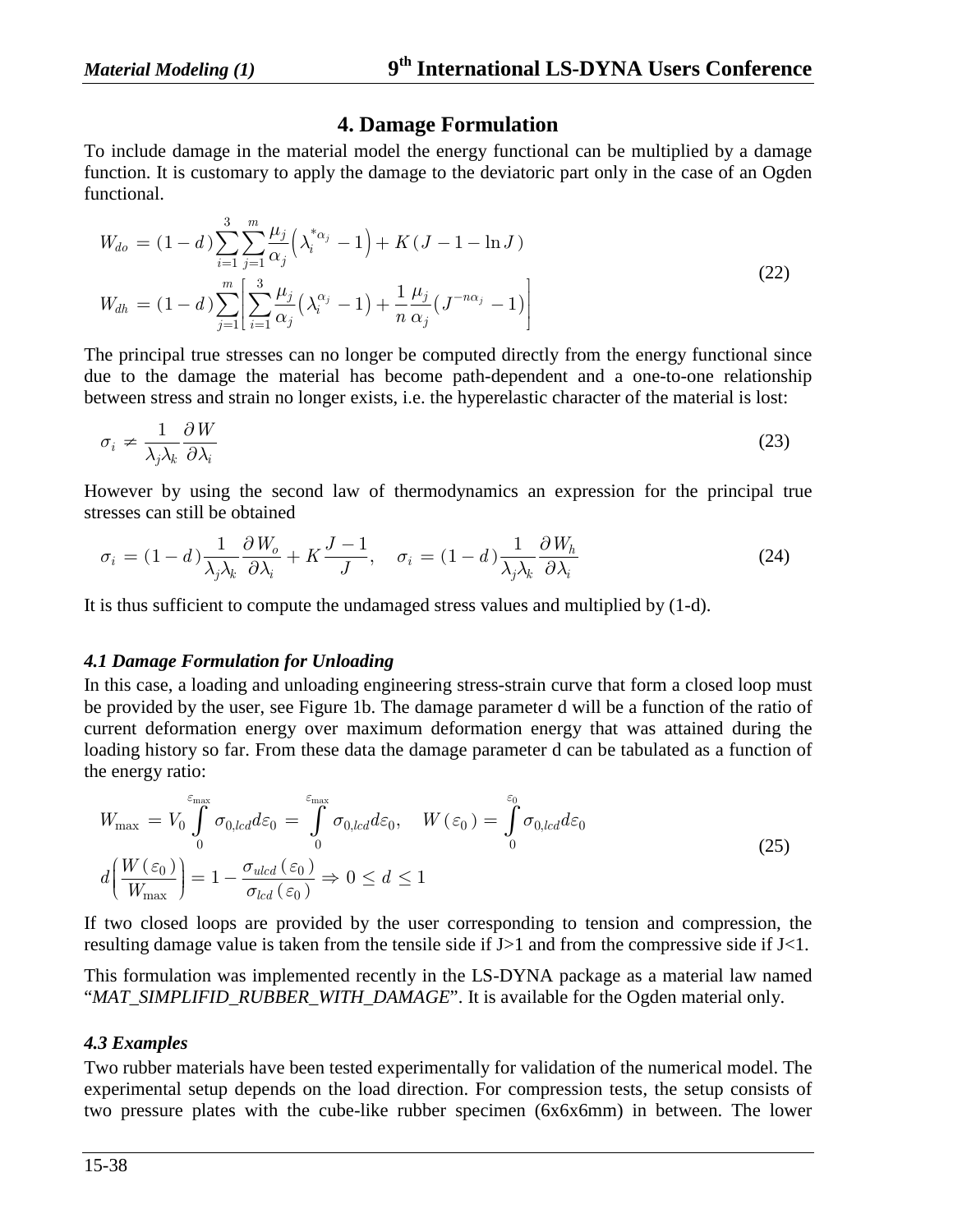pressure plate is supported by a load cell. For tensile tests, the specimen is fixed additionally by gluing to the pressure plates, see left hand side of Figure 8.



Figure 8: Experimental setup and data of compression test

Compression tests with unloading on rubber cubes were performed for a hard (shore 70) and a weak (shore 55) rubber, see right hand side of Figure 8. Moreover, dynamic tensile tests at different strain rates (0.01/s, 1/s and 100/s) without unloading were also realized for validation.



Figure 9: Simulation of loading and unloading (hard rubber)

In Figure 9, the simulation of the compressive test with unloading for the hard rubber is shown.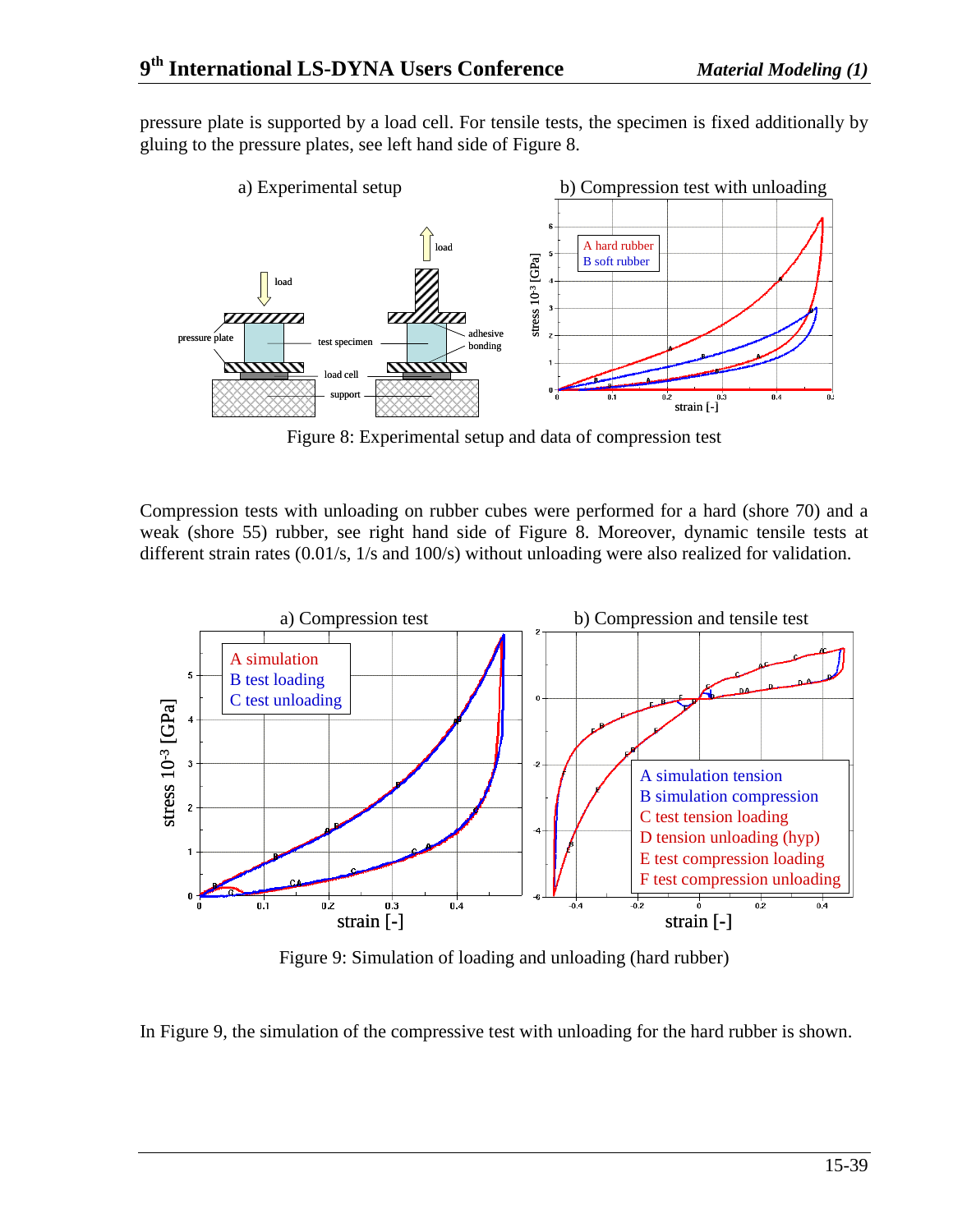

Figure 10: Comparison MAT\_183 and MAT\_181

Next, we compare the material laws MAT\_181 and its extension with damage MAT\_183. First some remarks concerning LS-DYNA 9.71 and higher:

- MAT 183 is available also for strain rate dependent materials, i.e. the load curve can be replaced by a table definition referring to the load curves at different strain rates.
- MAT<sub>181</sub> has an extension with a damage model. This is, however, intended for the simulation of failure rather than for the simulation of unloading!

For the simulation of a hysteresis loop, MAT 181 can be used if the unloading is determined by the definition of the strain rate. In Figure 10a), the exact curves simulating the experiment are depicted. In Figure 10b), the strain rate sensitivity is artificially increased to obtain a hysteresis loop in the quasi static case. Note that in this case, the material response for higher strain rates may be not exact anymore.



Figure 11: Comparison MAT\_183 and MAT\_181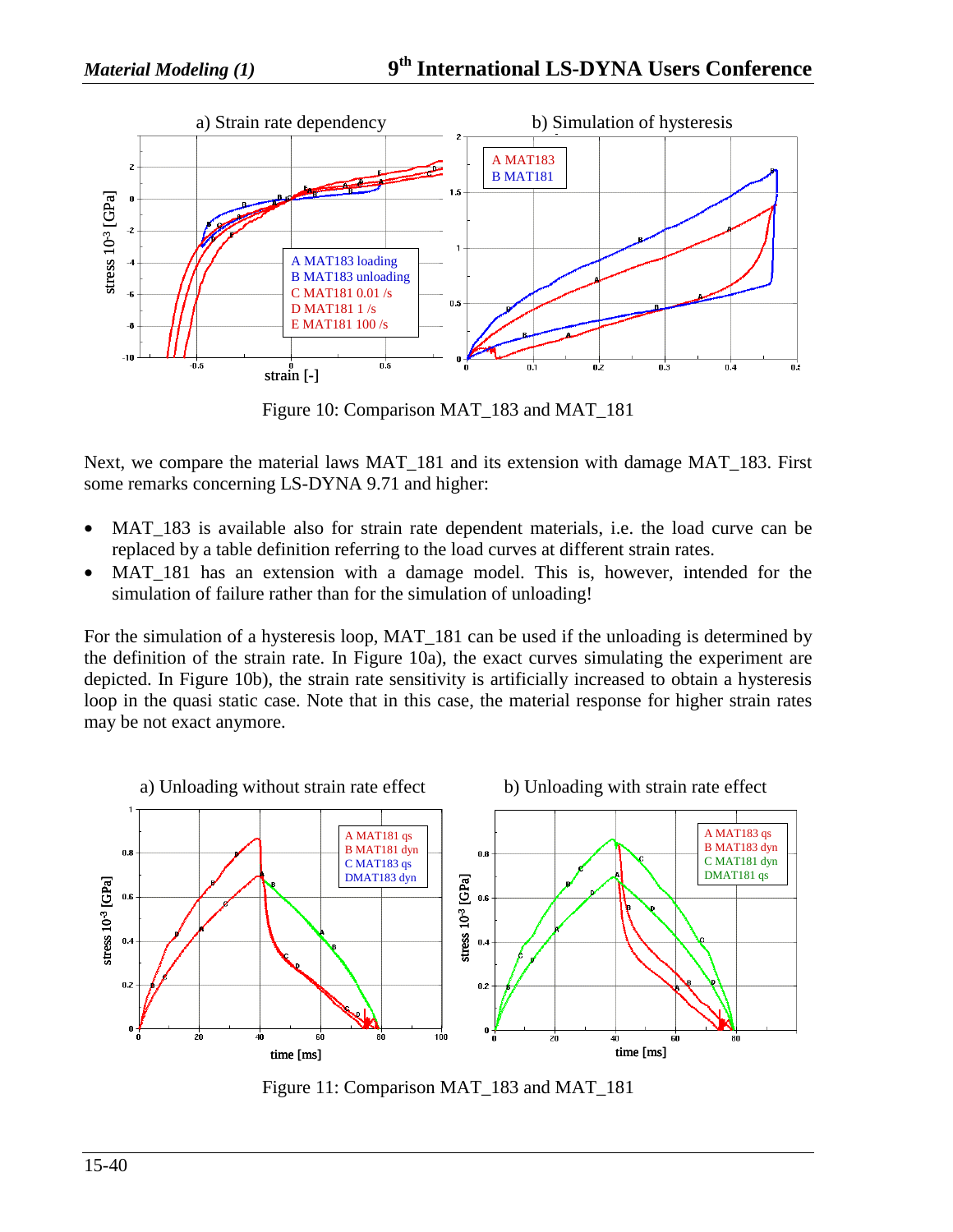In our last validation example, we simulate the strain rate dependency of the soft rubber again in single element tensile tests with unloading. In Figure 11, we compare the material response of MAT181 and MAT183. For each material two tensile loads (with and without rate effects) are simulated resulting in the same maximum deformation. We then perform the analyses twice to illustrate the effect of different settings of the unloading flag TENSION. For TENSION=-1 (Figure 11a), rate effects are considered in the loading phase only. Consequently, the unloading path follows the quasistatic curve in MAT\_181 and dynamic and quasistatic unloading paths are identical in MAT\_183. For TENSION =1 (Figure 11b) rate effects are considered in loading and unloading phase. Loading and unloading path are then identical for MAT\_181 resulting in a potentially unstable material model.



Figure 12: Strain-rate dependency using MAT\_183

With MAT 183 the unloading paths show rate dependency and (due to the damage formulation) are always below the loading path. The advantages of MAT\_183 upon unloading are clear: rate effects can be considered; damage formulation ensures energy dissipation and hence numerical stability. In Figure 12, tensile tests with and without rate effects are again considered for MAT\_183 only. This time different maximum deflections (corresponding to different strain rates upon loading) are applied. It is shown again that for TENSION=-1, quasistatic and dynamic unloading path coincide whereas for TENSION=1, rate effects are clearly present also upon unloading.

## **5. Summary and Outlook**

With the presented material formulation, exact simulation of test data for different strain rates in tension and compression can be achieved without any parameter fitting. Furthermore, stable and realistic unloading behavior with energy dissipation is obtained based on a solid theoretical basis. The implementation has been done for solid and shell elements and is currently limited to the nearly incompressible case (Ogden functional). In the near future the damage formulation will be made available for the general hyperelastic formulation (Hill functional) also. In principle this methodology could be used to fit biaxial data as well as uniaxial data, however convergence seems to become an issue in this case. Future development will concentrate on failure via damage and generalization to anisotropic materials.